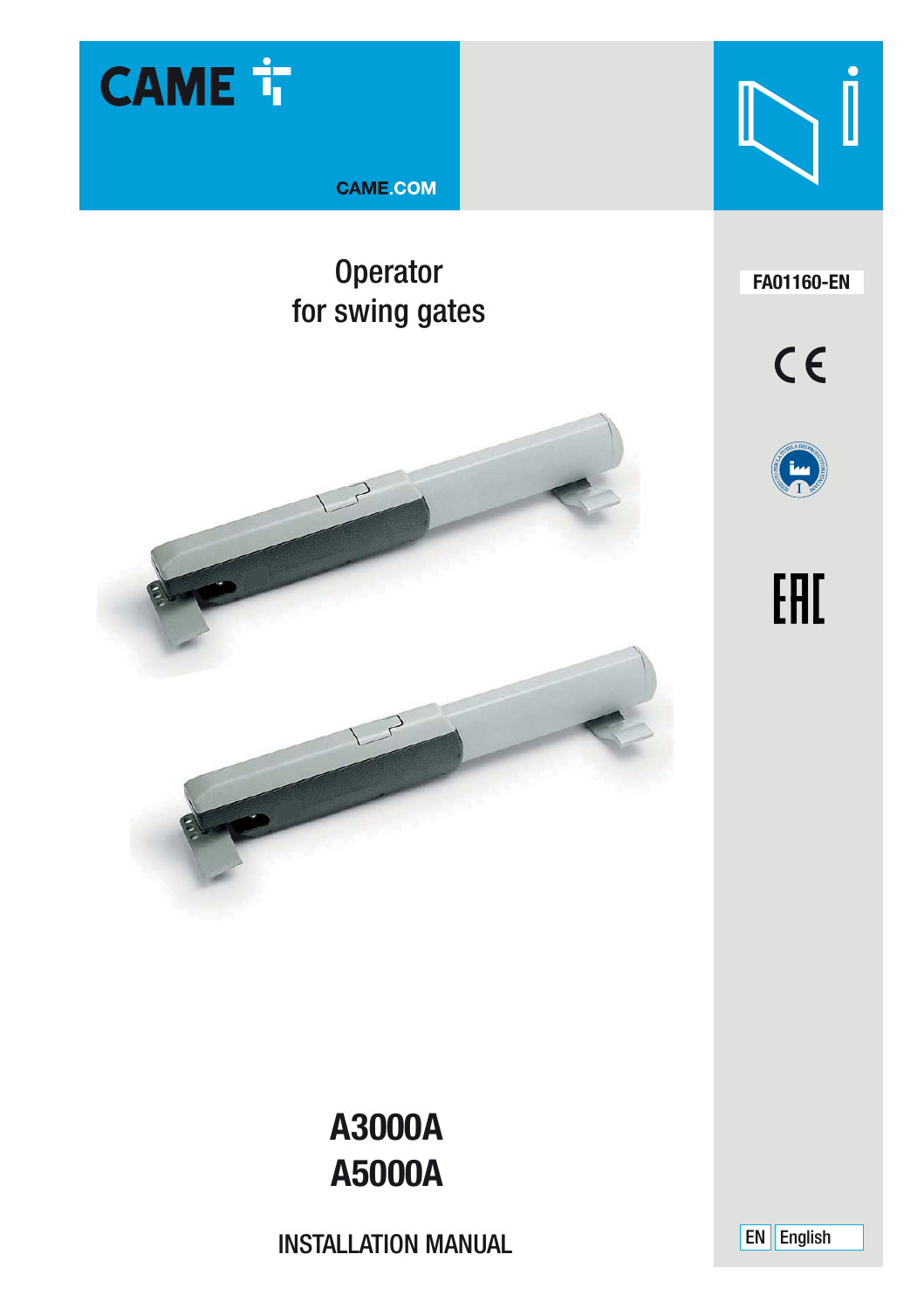

# **WARNING!** important safety instructions: READ CAREFULLY!



#### **Introduction**

• Use this product only for the specific purpose for which it is designed. Any other use is therefore improper and dangerous. CAME S.p.A. is not liable for any damage due to improper, erroneous and unreasonable use • Keep these warnings together with the installation and users' manual for the automation system.

#### **Before installing**

#### (check what's there: if you find something wrong, proceed only after correcting the problem so the equipment is safe to use)

• Check that the part you want to automate is in good mechanical condition, that it is balanced and aligned, and that it opens and closes properly. Make sure you have suitable mechanical stops  $\bullet$  If the operator will be installed less than 2.5 m from the floor or from any other access level, check whether you need additional protections and/ or warnings • With pedestrian doors framed into the doors that will be automated, a system must be in place to block their opening during movement • Make sure the opening of the automated door leaf does not cause any trapping situations involving any surrounding fixed parts • Do not install the operator upside down or on any elements that may bend. If necessary, add suitable reinforcements at the fastening points • Do not install on sloping ground (only install on flat ground)  $\bullet$  Check that any watering devices cannot wet the gearmotor from the bottom upwards.

#### **Installation**

• Properly signal and demarcate the entire site prevent any careless people from entering the works area • Be careful when handling operators that weigh more than 20 kg (see installation manual. If such is the case, make sure you have proper hoisting equipment. All opening commands (buttons, key selectors, magnetic card readers, and so on) must be installed at least 1.85 M from the gate's area of movement, or so that they are unreachable from the outside. Moreover, the direct commands (from buttons, swipe cards, and so on) must be installed 1.5 m high off the ground and must not be reachable by the public • All "hold-to-run" commands must be placed where the operating gate leaves and transit areas are completely visible. • Apply a permanent label that shows the position of the release device • Before turning over the installation to the user, check that the system conforms to standards EN 12453 and EN12445 (impact testing), making sure the device has been properly adjusted and that the safety and protection and release devices function properly • Where necessary apply the Warning Signs so that they are clearly visible (e.g. the gate plate)

#### **Instructions and special recommendations for users**

• Keep the barrier's areas of operations unobstructed. Check that the photocells are free of any vegetation blocking them, and that there are no obstacles to the free movement of the operator. Do not allow children to play with the fixed command devices, or in the barrier's area of operation. Keep transmitters and any other command devices away from children, to prevent the operator from being activated by mistake • Frequently check the system, to scan for any anomalies or wear and tear in the moving structures, the operator's components, all fastening points and devices, the cables and accessible connections. Keep any jointed parts like hinges lubricated and clean of debris and the guide-sleds free of any friction • Perform functional checks to the photocells and sensitive edges every six months. To check that the photocells work properly, wave an object in front of them during closing; if the operator inverts its direction of travel or blocks movement, then the photocells are working properly. This is the only maintenance job that can be done to the gate when it is powered up. Ensure proper cleaning of the glass on the photocells (use a slightly damp cloth); do not use any solvents or other chemical products that may ruin the devices) • Should any repairs or changes to the system settings be needed, release the operator and refrain from using it until safety conditions have been restored • Cut the power off before releasing the operator for manual opening, to avoid any hazardous situations. Check instructions • It is FORBIDDEN for users to perform ANY OPERATIONS THAT ARE NOT EXPRESSLY REQUESTED OF SAID USERS in the manuals. Any repairs, adjustments or extra-ordinary maintenance, EXCLUSIVELY CALL TECHNICAL

ASSISTANCE • Log any service jobs onto the periodic maintenance journal.

#### **Special instructions and recommendations for everyone**

• Keep away from the hinges and any moving mechanical parts • Stay out of the operating range of the operator while it is moving • Do not oppose the movement of the operator as this may result in danger • Always be careful around the dangerous parts, which must be properly indicated with warning signs and black and yellow stripes • When using a selector switch or a maintained-action mode command, keep checking that no persons come within the operating range of the moving parts, until the command is released • The gate may move at any moment without warning. Always cut off the main electric power supply before performing any cleaning or maintenance.

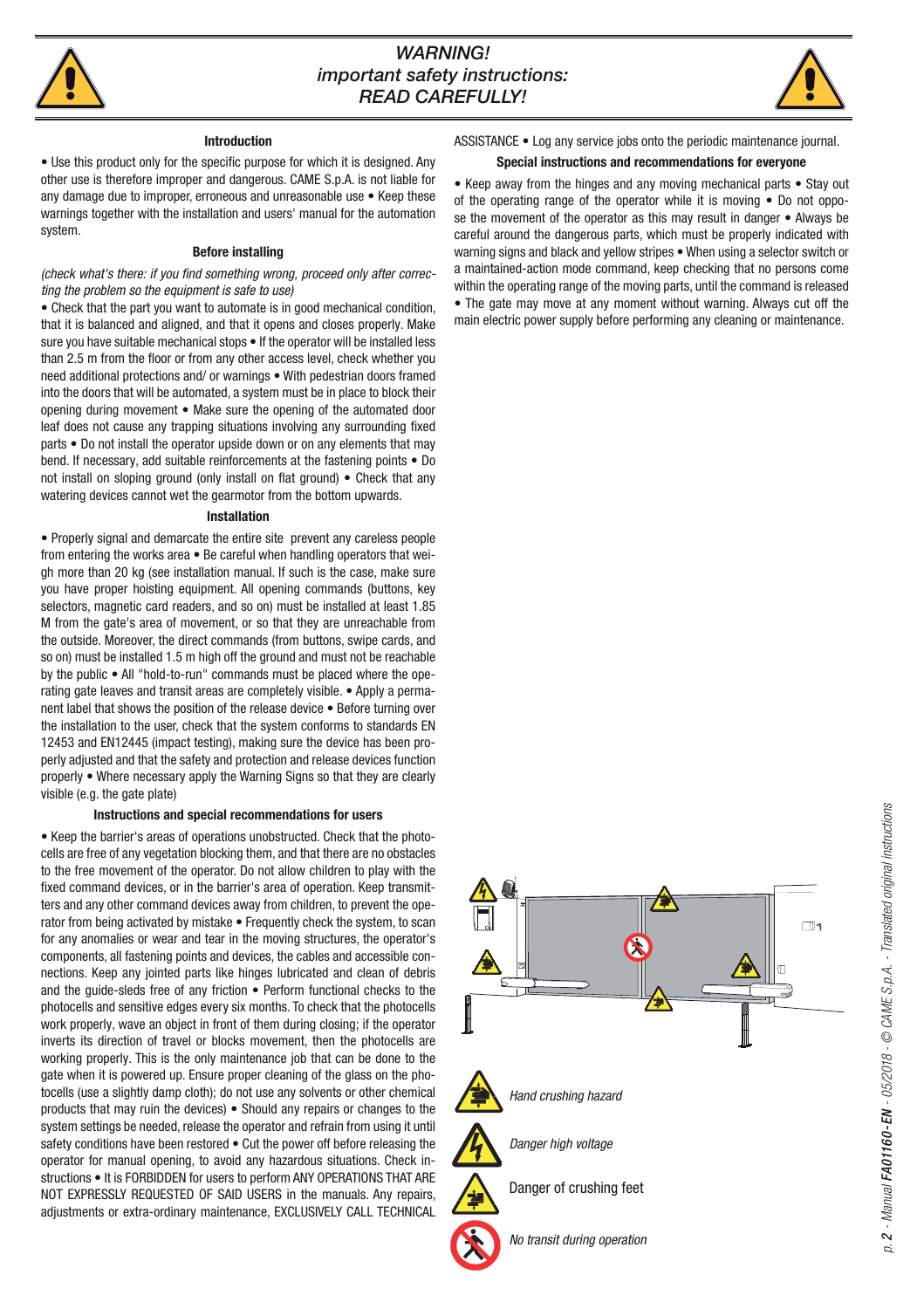# 1 Legend of symbols

This symbol tells you what to say to the end-users.

 $\overline{\mathbf{A}}$  This symbol tells you to read the section with particular care.

This symbol tells you that the sections concern safety issues.

# 2 Intended use and restrictions

#### 2.1 Intended use

The ATI 230V gearmotor is designed to power residential and condominium swing gates.

Any use, other than that described above or installations performed in ways other than those described herein, are forbidden.

#### 2.2 Restrictions

| <b>Gate leaf width</b><br>m | <b>Gate leaf weight</b><br>kg |               |
|-----------------------------|-------------------------------|---------------|
|                             | A3000A                        | <b>A5000A</b> |
| 2.00                        | 800                           | 1000          |
| 2.50                        | 600                           | 800           |
| 3.00                        | 400                           | 600           |
| 4.00                        |                               | 500           |
| 5.00                        |                               | 400           |

We suggest you always fit an electrolock onto swing gates for a more reliable closure.

Fitting electrolocks onto reversible operators makes for anti-intrusion security.

You must install electrolocks onto irreversible operators with gate leaves exceeding 4 m.

### 3 Reference Standards

For its quality processes management Came S.p.A. is ISO 9001 certified, and for its environmental management it is ISO 14001 certified.

This product complies with the following standards: see declaration of conformity.

# 4 Description

#### 4.1 Gearmotor

This product is engineered and built by CAME S.p.A. in compliance with applicable safety standards. The electro-lock fitted irreversible gearmotor, is made up of two cast-aluminium half shells containing a gearmotor with epicycloid gearbox system.

A double, electromechanical limit-switch system is fitted above the gate-movement worm-screw

# 4.2 Technical features

Motor power supply: 230V A.C. 50/60Hz Max draw.: 1,2A Power: 150W Opening time (90°):  $A3000A = 19 s$  $A5000A = 32 s$ 

Gear ratio: 1/36 Thrust: 400 ÷ 3000N Duty cycle: 50% Condenser: 10μF Protection rating: IP44 Weight:  $A3000A = 10$  kg  $A5000A = 11$  kg

-20°C **#**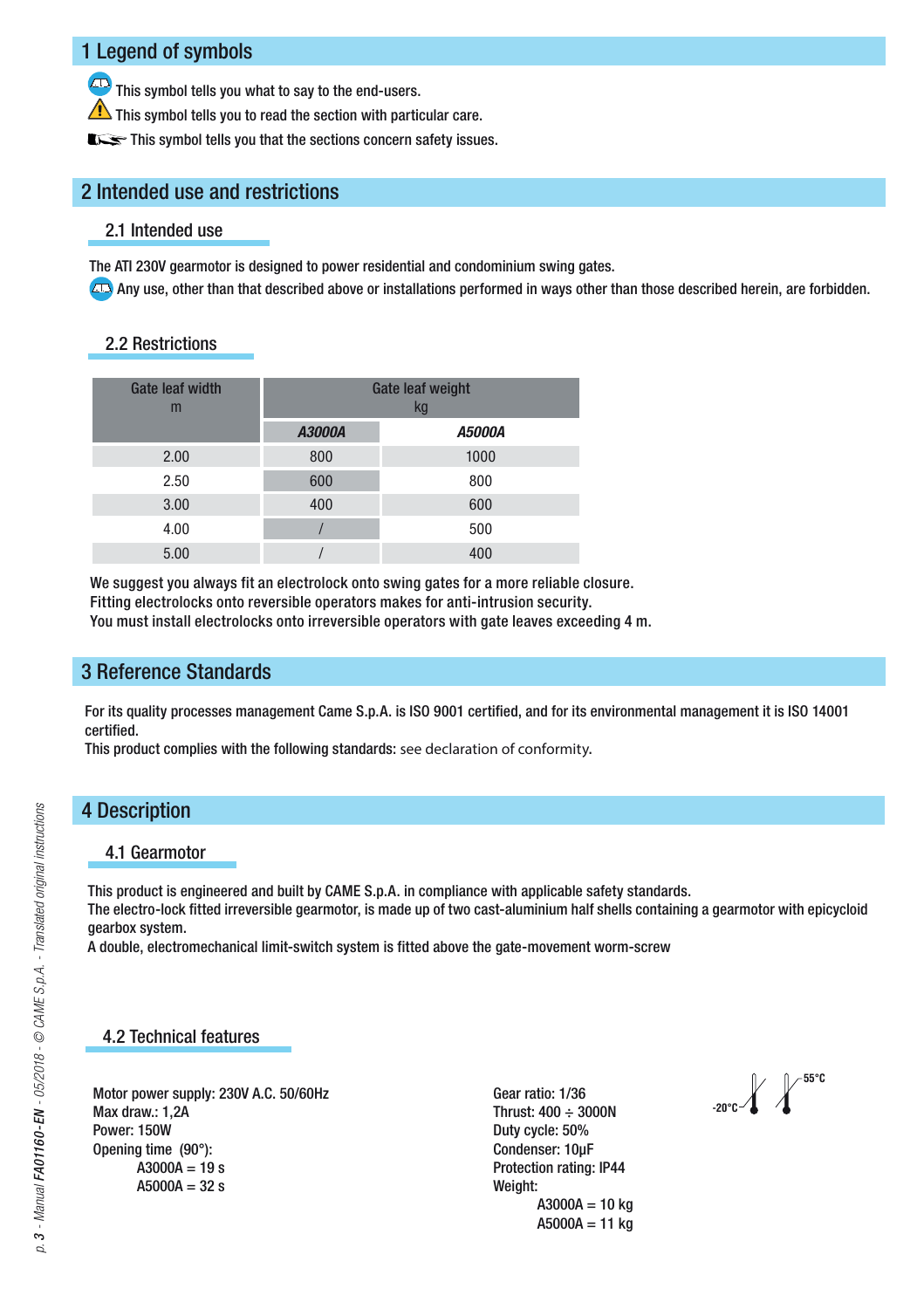#### 4.3 Description of parts

- 1) Gearmotor
- 2) Front bracket
- 3) Back swivel-joint
- 4) Back bracket
- 5) Anchoring plate



#### 4.4 Overall dimensions



# 5 Installation

### 5.1 Preliminary checks

Before installing, do the following:

- make sure the structure of the gate is sturdy, the hinges work and that there is no friction between moving parts and non-moving parts;
- measurement C cannot be greater than the value shown in Tab. 3, p. 5. In this case you need to work on the pillar until said measurement is obtained;
- the path of the electrical cables must comply with the command and safety instructions;
- there must be a soundly secured to the ground mechanical stop to prevent the gate leaf/gearmotor from over extending.

 $\bullet \oplus$  Any connections inside the case (that provide continuance to the protective circuit) must be fitted with extra insulation as compared to the other conductive part inside;

• Make sure you have suitable tubing and conduits for the electrical cables to pass through and be protected against mechanical damage.

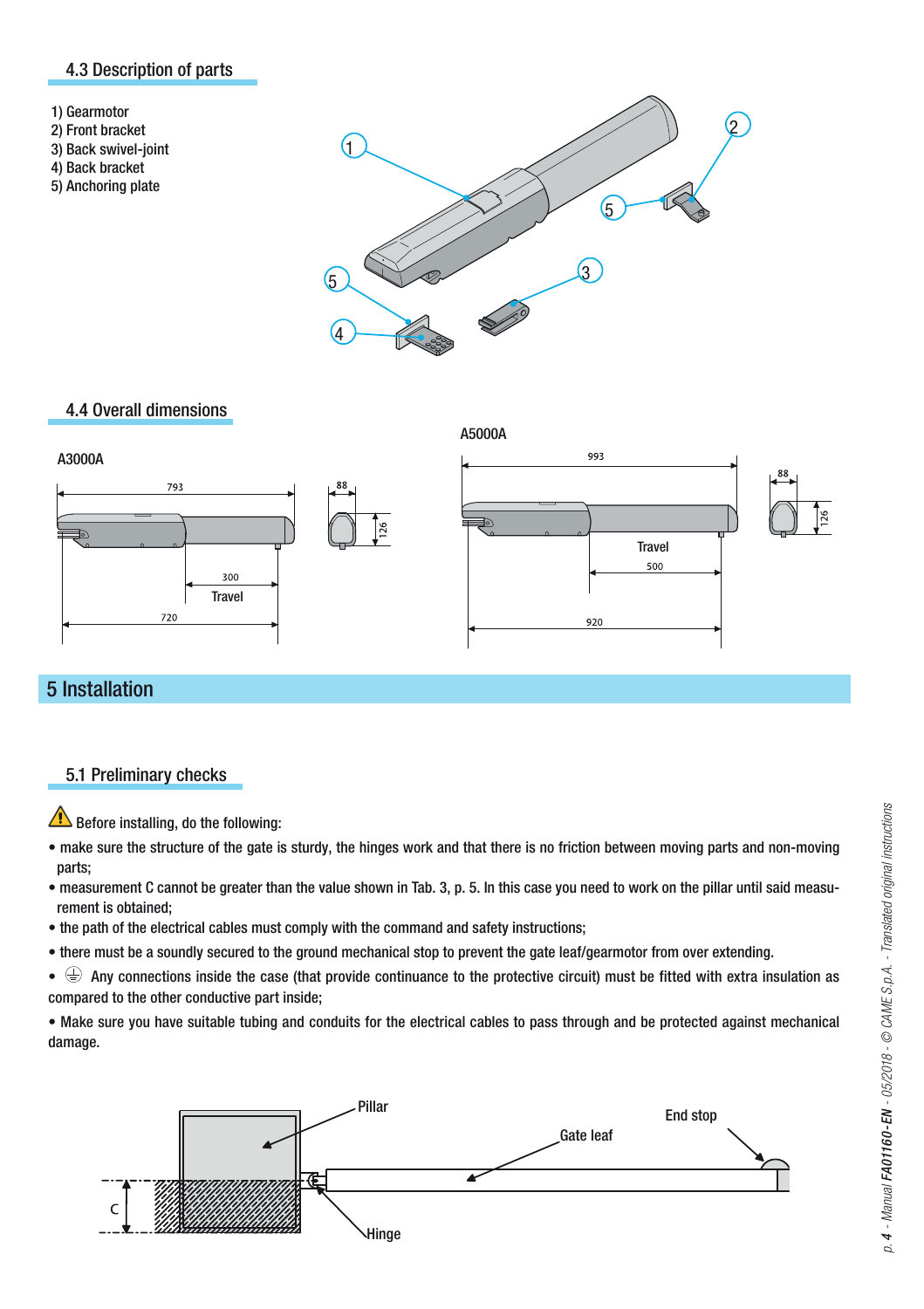### 5.2 Tools and materials

Make sure you have all the tools and materials you will need for the installation at hand to work in total safety and compliance with the current standards and regulations.



## 5.3 Cable list and minimum thickness

| <b>Connections</b>              | <b>Type of cable</b>                    | Length of cable<br>1 < 10 m     | Length of cable<br>10 < 20 m    | Length of cable<br>$20 < 30 \text{ m}$ |
|---------------------------------|-----------------------------------------|---------------------------------|---------------------------------|----------------------------------------|
| Control panel power supply 230V |                                         | $3G \times 1.5$ mm <sup>2</sup> | $3G \times 2.5$ mm <sup>2</sup> | $3G \times 4$ mm <sup>2</sup>          |
| Motor power supply 230V         |                                         | $4G \times 1$ mm <sup>2</sup>   | 4G x 1,5 mm <sup>2</sup>        | 4G x 2,5 mm <sup>2</sup>               |
| <b>Flashing light 24V</b>       | <b>FROR CEI</b>                         | $2 \times 0.5$ mm <sup>2</sup>  | $2 \times 1$ mm <sup>2</sup>    | $2 \times 1.5$ mm <sup>2</sup>         |
| <b>Photocell transmitters</b>   | $20 - 22$<br><b>CEI EN</b><br>50267-2-1 | $2 \times 0.5$ mm <sup>2</sup>  | $2 \times 0.5$ mm <sup>2</sup>  | $2 \times 0.5$ mm <sup>2</sup>         |
| <b>Photocell receivers</b>      |                                         | $4 \times 0.5$ mm <sup>2</sup>  | $4 \times 0.5$ mm <sup>2</sup>  | $4 \times 0.5$ mm <sup>2</sup>         |
| Accessories power supply 24V    |                                         | $2 \times 0.5$ mm <sup>2</sup>  | $2 \times 0.5$ mm <sup>2</sup>  | $2 \times 1$ mm <sup>2</sup>           |
| Control and safety devices      |                                         | $2 \times 0.5$ mm <sup>2</sup>  | $2 \times 0.5$ mm <sup>2</sup>  | $2 \times 0.5$ mm <sup>2</sup>         |
| <b>Endpoints</b>                |                                         | $3 \times 0.5$ mm <sup>2</sup>  | $3 \times 1$ mm <sup>2</sup>    | $3x1.5$ mm <sup>2</sup>                |
| Antenna connection              | <b>RG58</b>                             |                                 | max. 10 m                       |                                        |

N.B.: The cable section, with different lengths from those shown on the table, must be considered on the basis the actual draw of the connected devices, according to what is prescribed in the CEI EN 60204-1 Code.

For connections that require varying loads on the same line (i.e. sequential), the table values should be reconsidered depending on the actual draws and distances.



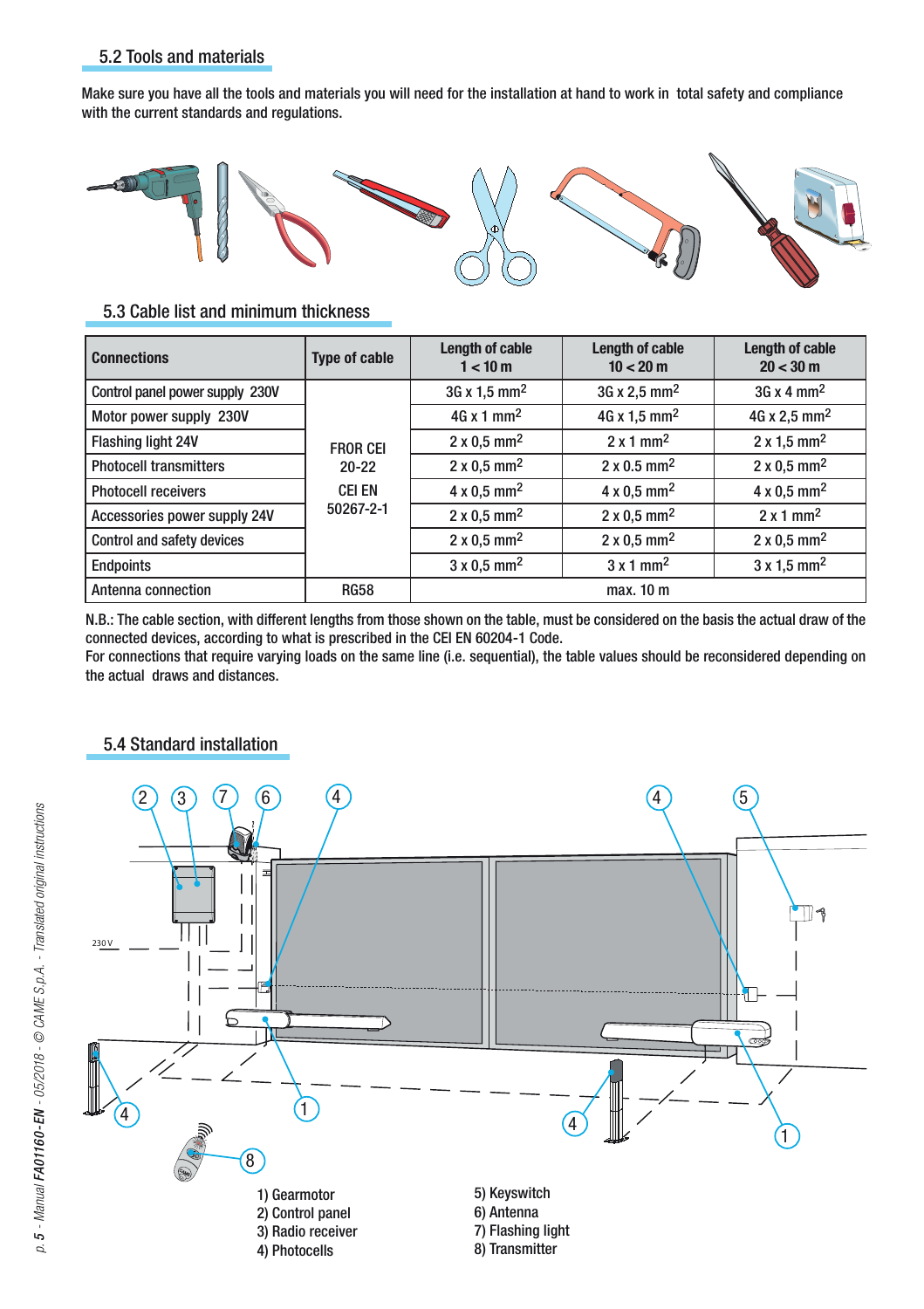$\spadesuit$  The following applications are only examples, in that the space available for fixing the operator and accessories varies depending on the dimensions. It is thus up to the installer to choose the most suitable solution.



Apply the fixing plate to the post using the tail bracket, making sure that the values , A and B (tab. 3), are met between the hinge axis and the bracket's centre hole. The tail bracket is fitted with further holes to allow for variation of the gate's opening angle. N.B.: increasing measurement B reduces the opening angle and thus the peripheral speed and increases the motor thrust on the gate leaf. Increasing measurement A increases the opening angle and thus the peripheral speed and reduces the motior thrust on the gate leaf.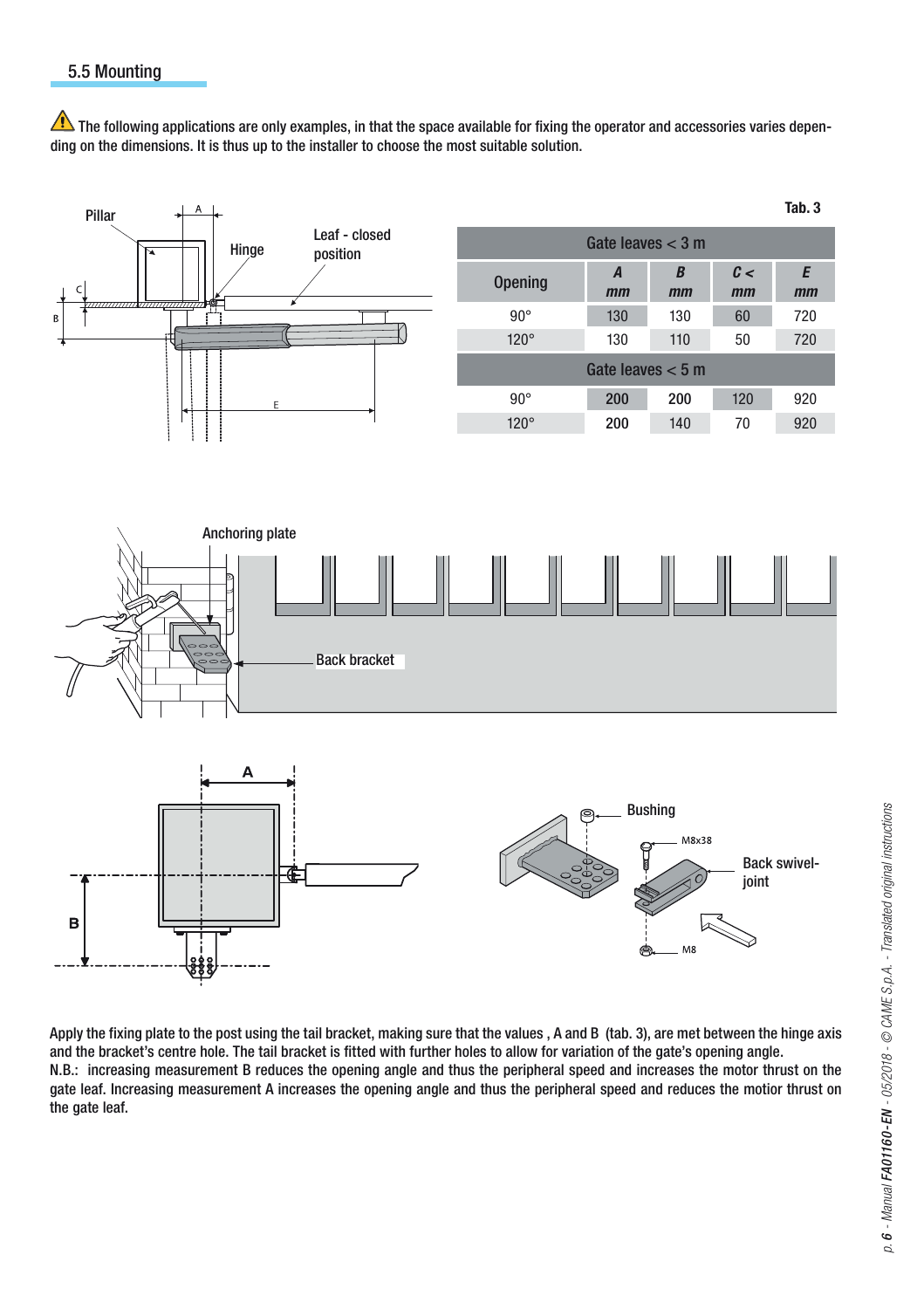

With the gate closed apply the anchoring plate to the gate leaf, making sure that the front bracket is lined up horizontally with the back bracket and ensuring that measurement E is met.

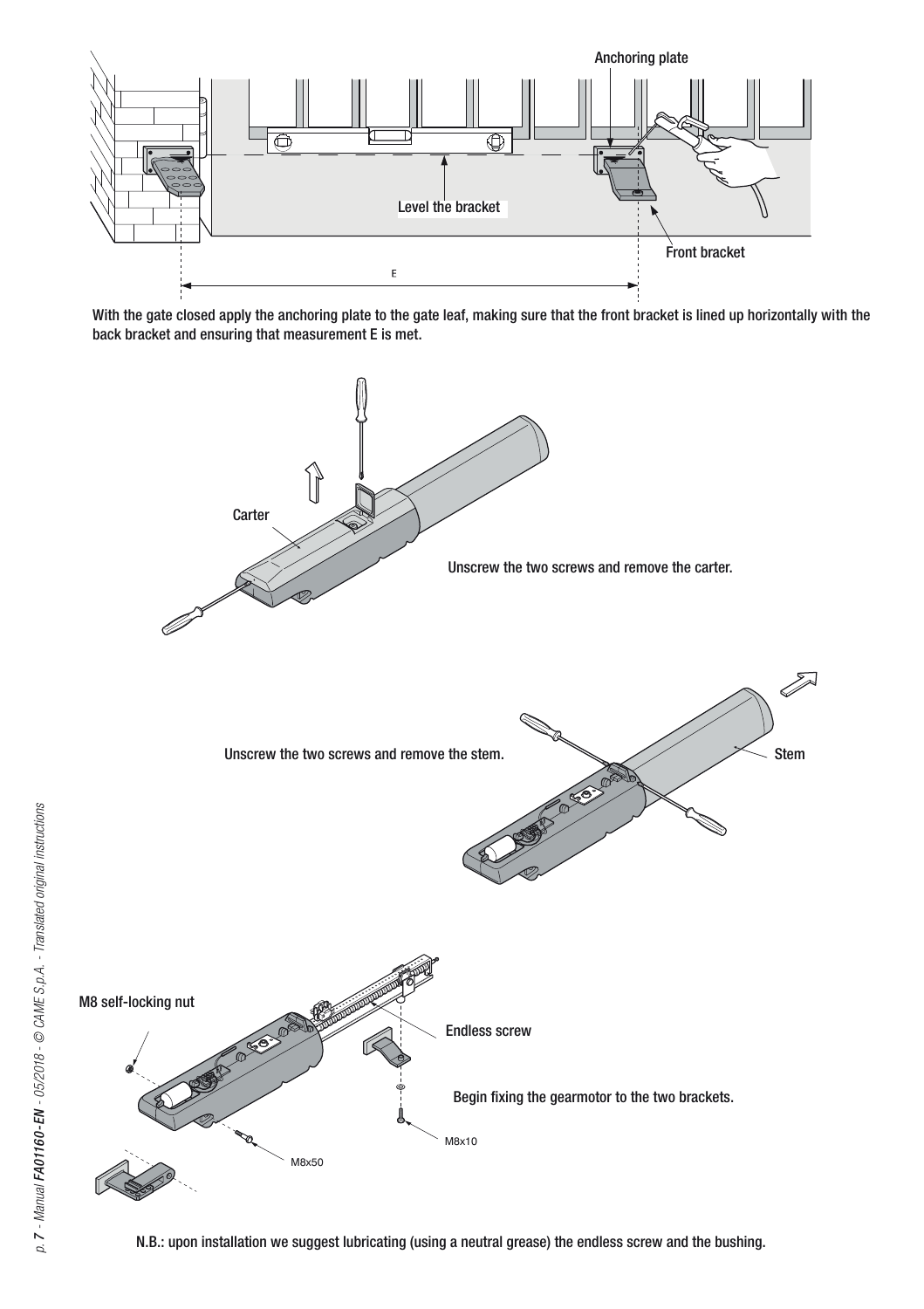**CAME** 180 Door

Key

Release only with motor stopped:

- 1) raise the door;
- 2) insert and turn key which immediately releases door;
- 3) manually push or pull gate leaf.

To lock gate leaf again into place just insert key again and turn.

#### 5.7 Adjusting micro-switches



FOR OPENING

- Release the gearmotor and move the door to the maximum desired open position.

Loosen the fixing screws of the opening microswitch unit.

Slide the microswitch unit along the microswitch-support rod until it is inserted by contact on the microswitch unit actuation runner.

Firmly fasten the microswitch unit to the gearmotor.



#### FOR CLOSING

With the gearmotor still released, swing the gate leaf until it is fully shut.

Loosen the fixing screws of the closing microswitch unit.

Slide the microswitch unit along the microswitch-support rod until it is inserted by contact on the microswitch unit actuation runner.

Firmly fasten the microswitch unit to the gearmotor.

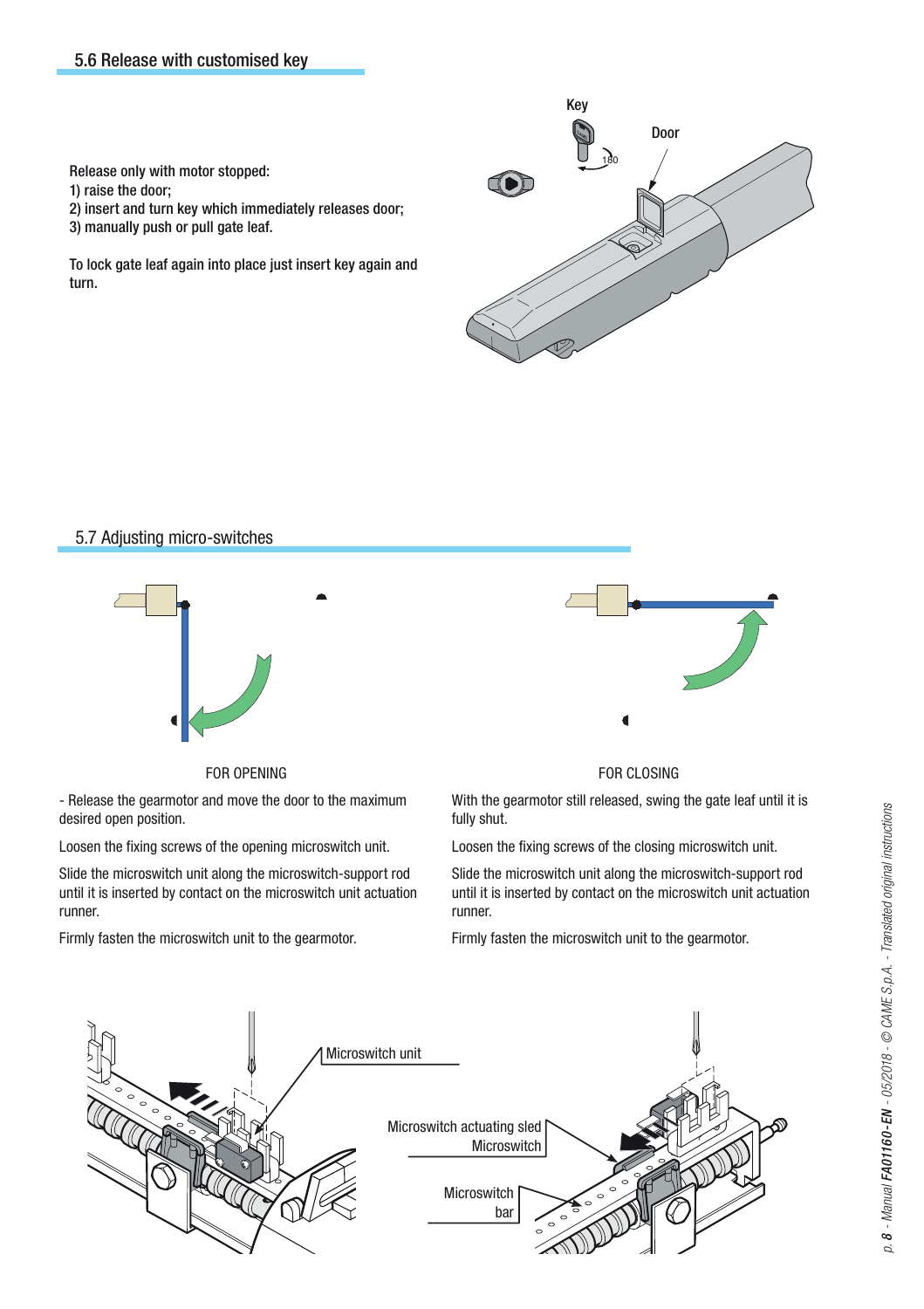

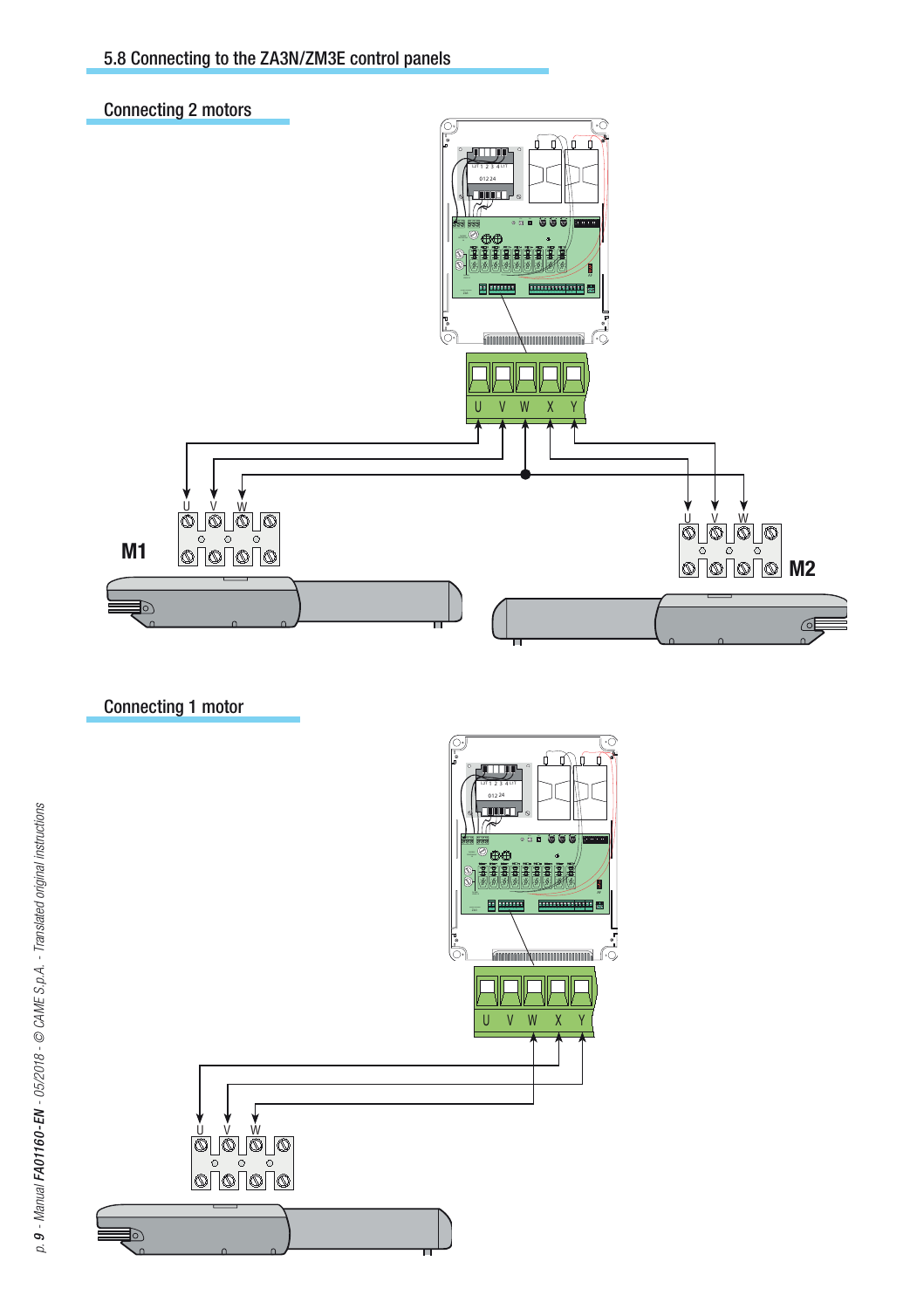

**Tab. 4**

|   | A3000A | A5000A |
|---|--------|--------|
|   | 130 mm | 200 mm |
| R | 130 mm | 200 mm |
| F | 720 mm | 920 mm |

- Measure values A and B (Tab. 4)

- Secure the tail bracket to an extra bracket and apply to post.

- Open gate (max 90°), measure value E (Tab. 4) and secure head bracket to gate leaf.
- Perform electrical connections;
- Reposition and adjust openin stop microswitch.

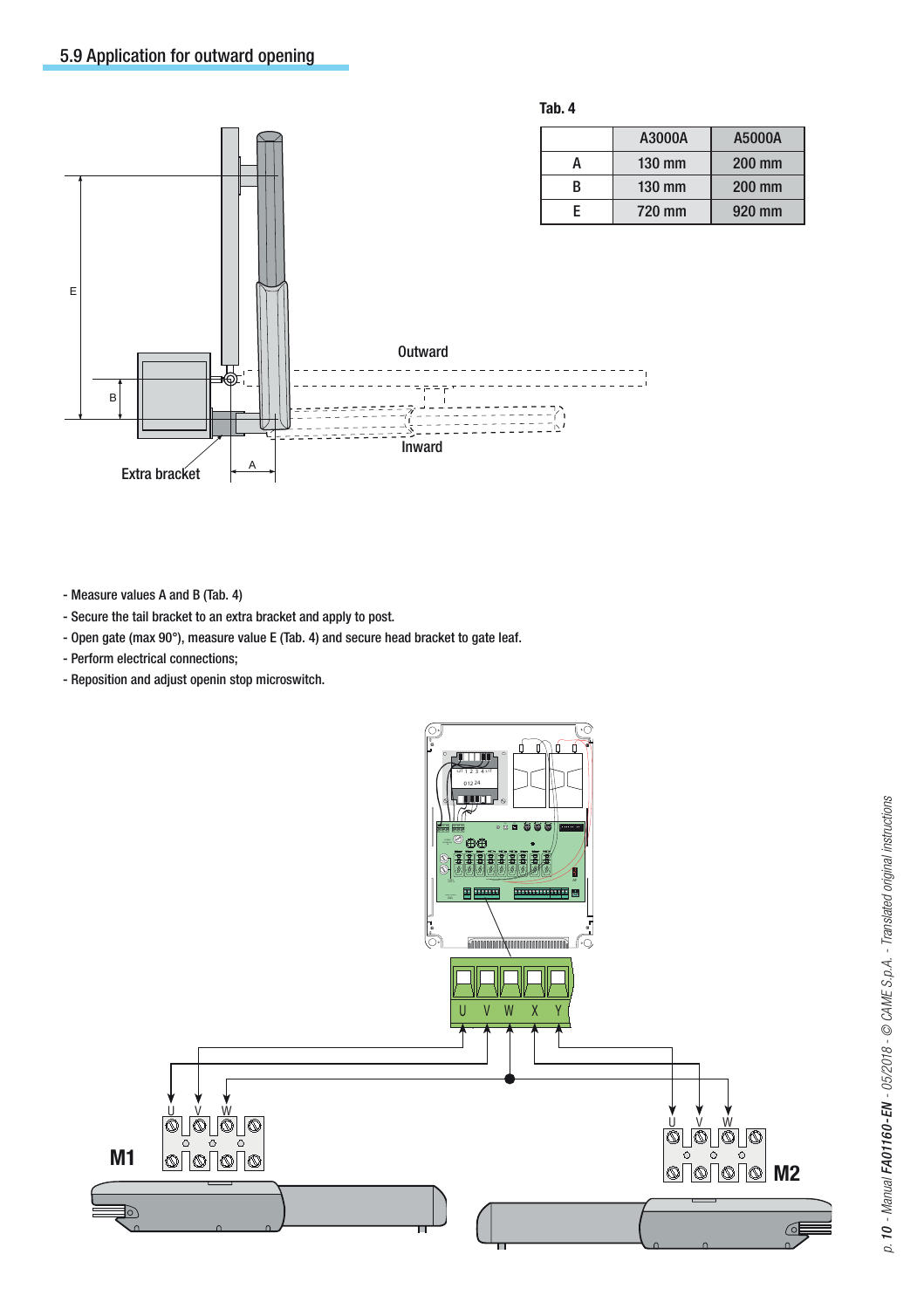# 7 Maintenance

### 7.1 Periodic maintenance

**LES** Periodic maintenance to be carried out by the end-user is as follows: wipe clean the glass surface of the photocells; check that the safety devices work properly; remove any obstructions.

We suggest checking the state of lubrication and tightness of the anchoring screws on the operator.

To check the efficiency of the safety devices, move an object in front of the photocells when gate is closing. If the operator inverts the motion or stops, the photocells are working properly.

This is the only maintenance procedure to be carried out with the power source connected.

Before performing any maintenance procedures, cut off the main power, to prevent possible accidents due to gate movement. To clean the photocells use a water dampened cloth. Do not use solvents or other chemical products which may ruin the devices.

In the event of any strange vibrations or squeaking, lubricate the joints with grease, as shown in the diagram.

Make sure there are no plants within the photocell's beam, and that the gate motion is free of any obstacles.

### 7.2 Trouble shooting

| <b>MALFUNCTIONS</b>                  | <b>POSSIBLE CAUSES</b>                                                                                                                                                                                                                    | <b>CHECK AND REMEDIES</b>                                                                                                                           |
|--------------------------------------|-------------------------------------------------------------------------------------------------------------------------------------------------------------------------------------------------------------------------------------------|-----------------------------------------------------------------------------------------------------------------------------------------------------|
| The gate will not<br>open nor close  | • There is no power<br>• The gearmotor is released<br>• The transmitter's batteries are run down<br>• The transmitter is broken<br>• The stop button is either stuck or broken<br>• The opening/closing button or the keyswitch are stuck | • Check that the power is up<br>• Lock gearmotor (Chapt. 5.6)<br>• Replace batteries<br>• Call assistance<br>• Call assistance<br>• Call assistance |
| The gate opens but<br>will not close | • The photocells are engaged                                                                                                                                                                                                              | • Check that photocells are cle-<br>an and in good working order<br>• Call assistance                                                               |
| The flashing light<br>does not work  | • The bulb is burnt                                                                                                                                                                                                                       | • Call assistance                                                                                                                                   |

Periodic maintenance log for end-user (every 6 moths)

| Date | <b>Notes</b> | Signature |
|------|--------------|-----------|
|      |              |           |
|      |              |           |
|      |              |           |
|      |              |           |
|      |              |           |
|      |              |           |